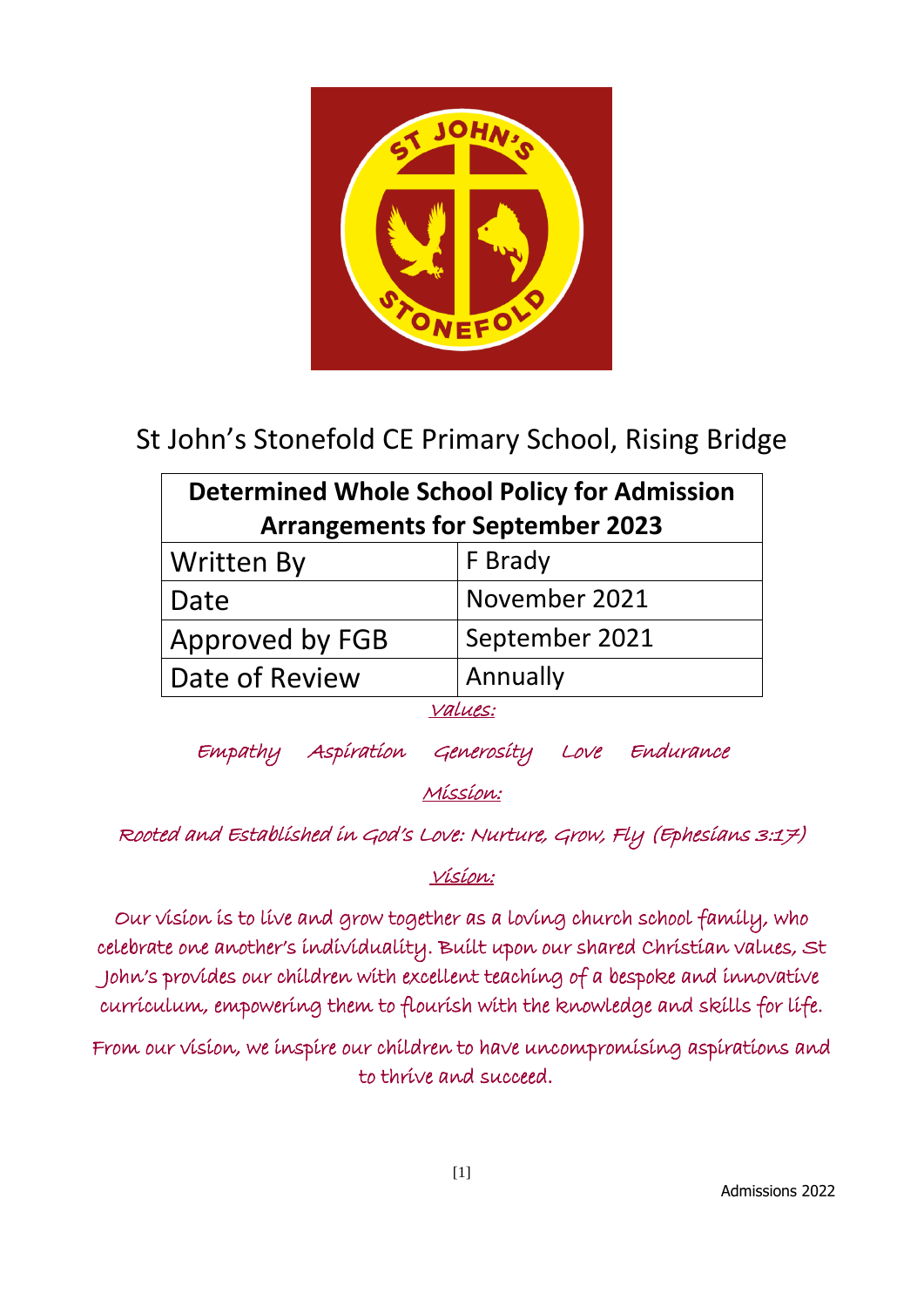#### **Making an application**

Applications for admission to the school for September 2023 should be made on-line at [www.lancashire.gov.uk](http://www.lancashire.gov.uk/) (search for School Admissions) between 1<sup>st</sup> September 2022 and 14<sup>th</sup> January 2023. It is not normally possible to change the order of your preferences for schools after the closing date.

Parents **must** complete the Local Authority electronic form, stating three preferences.

Parents who wish their application to this Church school to be considered against the faith criteria **must** also complete the supplementary form. If the school is oversubscribed, a failure to complete the supplementary form will result in your application for a place in this school being considered against lower priority criteria as the Governing Body will have no information upon which to assess the worship attendance.

#### **The Supplementary Information Form is available from the school.**

Letters informing parents of whether or not their child has been allocated a place will be sent out by the Local Authority on 15<sup>th</sup> April 2023. Parents of children not admitted will be informed of the reason and offered an alternative place by the Authority.

#### **Admission procedures**

Arrangements for admission have been agreed following consultation between the Governing Body, the Diocesan Board of Education, Local Authorities and other admissions authorities in the area.

#### **The number of places available for admission to the Reception class in the year 2023 will be a maximum of 20.**

The Governing Body will not place any restrictions on admissions to the reception class unless the number of children for whom admission is sought exceeds their admission number. By law, no infant class may contain more than thirty children. The Governing Body operates a system of equal preferences under which they consider all preferences equally and the Local Authority notifies parents of the result. In the event that there are more applicants than places, after admitting all children with a Statement of Educational Need or Health and Care Plan naming the school, the Governing Body will allocate places using the criteria below, which are listed in order of priority.

#### **1. (a) Children in public care and previously looked after children.**

This includes any "looked after child", "previously looked after children" and any child who was previously looked after but immediately after being looked after became subject to an adoption, residence or special guardianship order. 'Looked after' means that the child was (a) in the care of a local authority, or (b) being provided with accommodation by a local authority in the exercise of their social services functions.

This criteria also includes looked after children and all previously looked after children who appear (to the admission authority) to have been in state care outside of England and ceased to be in state care as a result of being adopted.

**(b) Children with special medical or social circumstances affecting the child where these needs can only be met at this school.**

Professional supporting evidence from a professional, e.g. a doctor, psychologist, social worker, is essential if admission is to be made under the criterion for special medical or social circumstances, and such evidence must set out the particular reasons why the school is question is the most suitable school and the difficulties which would be caused if the child had to attend another school.

#### **(c) Children who have a sibling attending school on the date of application and the date of admission.**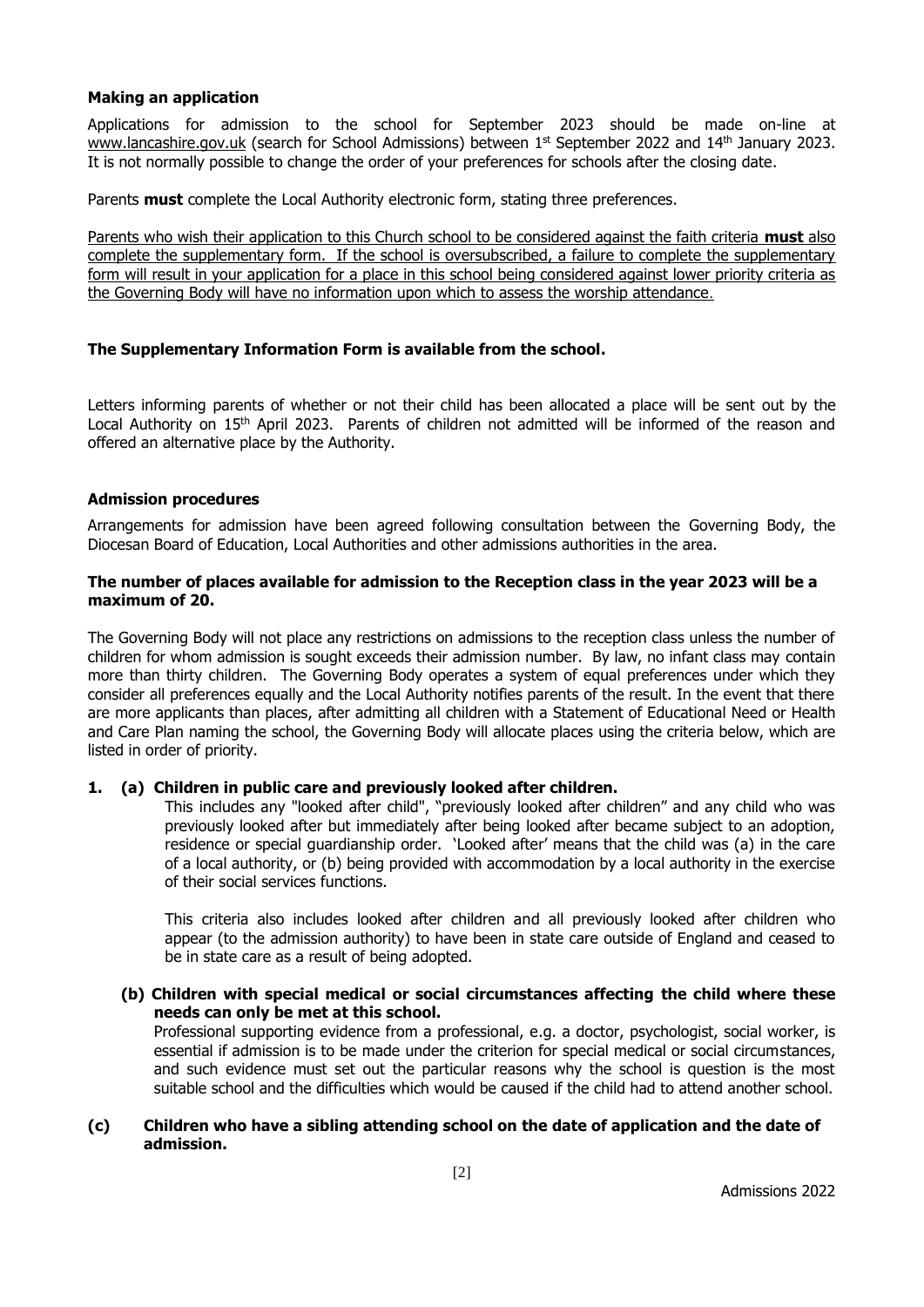Siblings include step, half, foster, adopted brothers and sisters living at the same address.

**(d) Children who live within the ecclesiastical parish of Haslingden St. James with Grane St. Stephens and St. John's Stonefold**  A map showing the boundaries is available from the school.

#### **(e) Other children**

#### **Tie break**

Where there are more applicants for the available places within a category, then the distance between the Ordnance Survey address points for the school and the home measured in a straight line will be used as the final determining factor, nearer addresses having priority over more distant ones. This address point is within the body of the property and usually located at its centre. Where two addresses have the same distance, or the cut-off point is for addresses within the same building, then the Local Authority's system of a random draw will determine which address(es) receive the offer(s).

#### **Admissions information:**

In 2021, there were 43 applications for 20 places. In 2022, there were XX applications for 20 places. (to be included in Summer 2022)

#### **Late applications for admission**

Where there are extenuating circumstances for an application being received after the last date for applications, and it is before the governors have established their list of pupils to be admitted, then it will be considered alongside all the others.

Otherwise, applications which are received after the last date will be considered after all the others, and placed on the waiting list in order according to the criteria.

#### **Waiting list**

Where we have more applications than places, the admissions criteria will be used. Children who are not admitted will have their name placed on a waiting list. The names on this waiting list will be in the order resulting from the application of the admissions criteria. Since the date of application cannot be a criterion for the order of names on the waiting list, late applicants for the school will be slotted into the order according to the extent to which they meet the criteria. Thus it is possible that a child who moves into the area later to have a higher priority than one who has been on the waiting list for some time. If a place becomes available within the admission number, the child whose name is at the top of the list will be offered a place. This is not dependent on whether an appeal has been submitted.

This waiting list will operate until 31 December of the relevant year.

#### **Address of pupil**

The address used on the school's admission form must be the current one at the time of application, i.e. the family's main residence. If the address changes subsequently, the parents should notify the school. Where the parents live at different addresses, and there is shared parenting, the address used will normally be the one where the child wakes up for the majority of Monday to Friday mornings. If there is any doubt about this, then the address of the Child Benefit recipient will be used. Parents may be asked to show evidence of the claim that is being made for the address, e.g. identity cards of various sorts showing the child's address as the one claimed. Where there is dispute about the correct address to use, the governors reserve the right to make enquiries of any relevant third parties, e.g. the child's GP, Council Tax Office, Electoral Registration Officer, utilities provider. For children of UK Service personnel and other Crown Servants returning to the area proof of the posting is all that is required.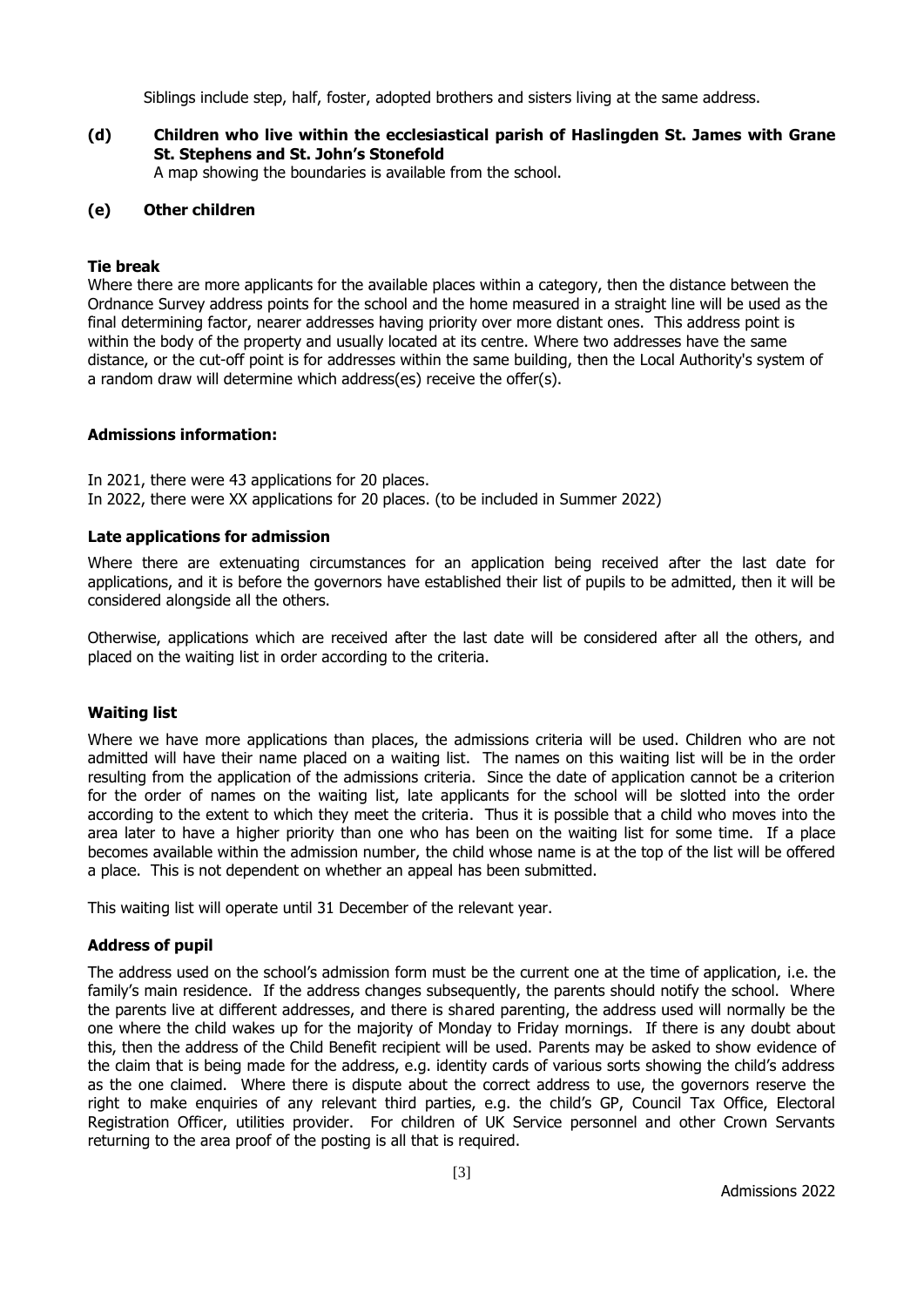#### **Non-routine or in-year admissions**

It sometimes happens that a child needs to change school other than at the "normal" time; such admissions are known as non-routine or in-year admissions. Parents wishing their child to attend this school should arrange to visit the school. They will be provided with an application form once they have a definite local address. If there is a place in the appropriate class, then the governors will arrange for the admission to take place. If there is no place, then the admissions committee will consider the application and information about how to appeal against the refusal will be provided. Appeals for children moving into the area will not be considered until there is evidence of a permanent address, e.g. exchange of contracts or tenancy agreement with rent book.

Please note that you cannot re-apply for a place at a school within the same school year unless there has been relevant, significant and material change in the family circumstances.

#### **Appeals for routine admissions**

Where the governors are unable to offer a place because the school is over subscribed, parents have the right to appeal to an independent admission appeal panel, set up under the School Standards and Framework Act, 1998, as amended by the Education Act, 2002. **Parents should notify the clerk to the governors at the school by 30th April, 2023**. Parents will have the opportunity to submit their case to the panel in writing and also to attend in order to present their case. **You will normally receive 14 days' notice of the place and time of the hearing.**

Appeals which are received after the deadline will be slotted into the schedule where this is possible. There is no guarantee that this will happen and late appeals may be heard after the stipulated date at a second round of hearings. The schedule is subject to change depending upon the availability of appeal panel members, clerks, venues and the number of appeals for each school (which will vary year on year).

Please note that this right of appeal against the governors' decision does not prevent you from making an appeal in respect of any other school.

#### **Fraudulent applications**

Where the governing body discovers that a child has been awarded a place as the result of an intentionally misleading application from a parent (for example a false claim to residence in the catchment area or of involvement in a place of worship) which effectively denies a place to a child with a stronger claim, then the governing body is required to withdraw the offer of a place. The application will be considered afresh and a right of appeal offered if a place is refused.

#### **Deferred admission**

If your child is due to start school during the next academic year, it is important that you apply for a place for September. If your child's fifth birthday is between the months of September and December, then, if you wish it, admission may be deferred until January; if it is between January and April, then admission may be deferred until the start of the summer term though it is likely to be in your child's interest to start no later than January. You may also request that your child attend school part time until he/she reaches his/her fifth birthday.

#### **Admission of children outside of their normal age group**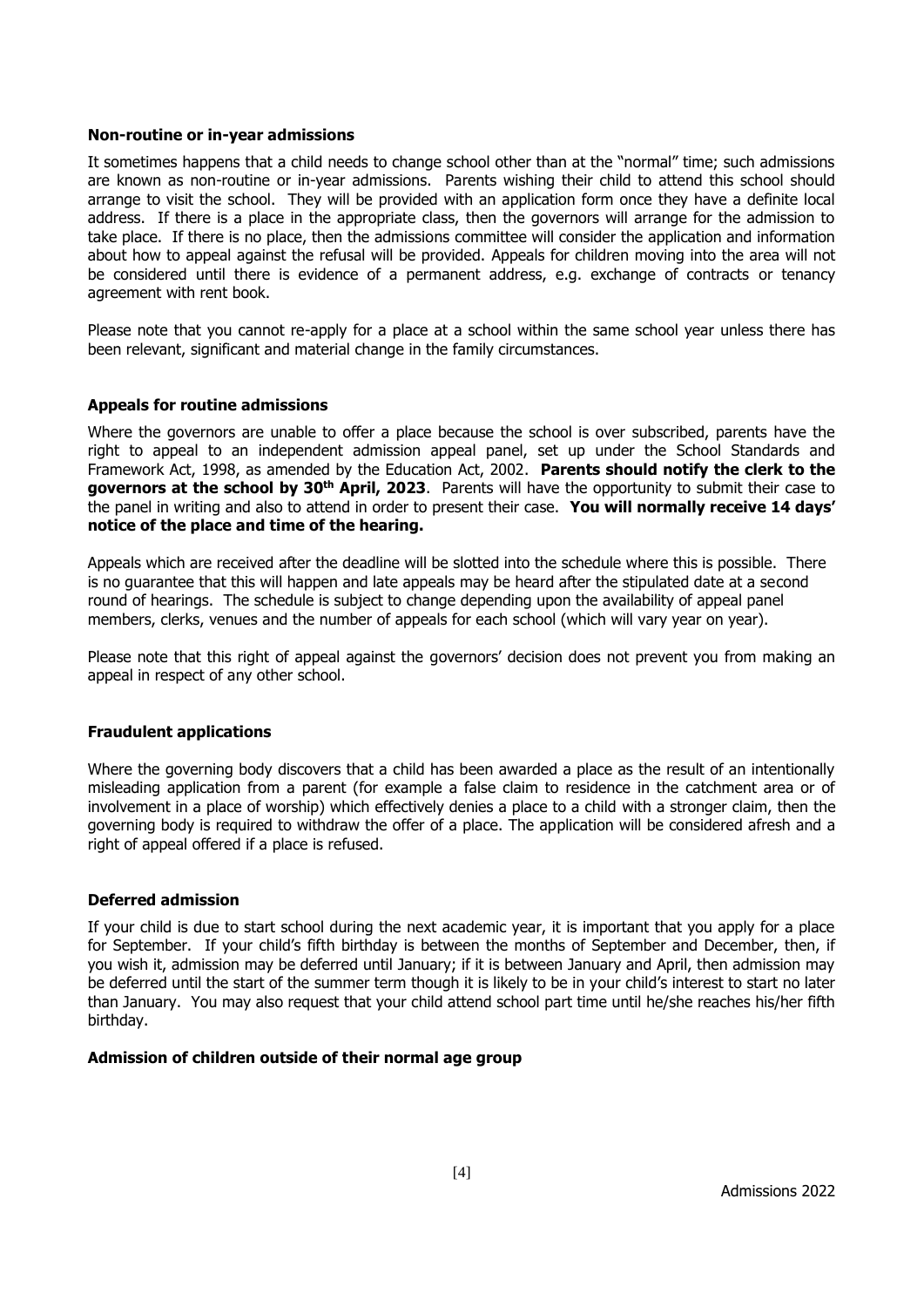Parents may seek a place for their child outside of their normal age group, for example, if a child is gifted and talented or has experienced problems such as ill health. In addition, the parents of a summer born child<sup>1</sup> may choose not to send that child to school until the September following their fifth birthday and may request that they are admitted out of their normal age group – to reception rather than year 1.

The Governing Body will make decisions on the basis of the circumstances of each case and in the best interests of the child concerned. This will include taking account of the parent's views; information about the child's academic, social and emotional development; where relevant, their medical history and the views of a medical professional; whether they have previously been educated out of their normal age group; and whether they may naturally have fallen into a lower age group if it were not for being born prematurely. They will also take into account the views of the head teacher of the school.

When informing a parent of their decision on the year group the child should be admitted to, the Governing Body will set out clearly the reasons for their decision.

If the Governing Body agrees to a parents' request for their child to be admitted out of their normal age group and as a consequence of that decision the child will be admitted to a relevant age group (ie the age group to which pupils are normally admitted to the school) the local authority and Governing Body will process the application as part of the main admissions round, unless the parental request is made too late for this to be possible, and on the basis of their determined admission arrangements only, including the application oversubscription criteria where applicable. The Governing Body will not give the application lower priority on the basis that the child is being admitted out of their normal age group. Parents have a statutory right to appeal against refusal of a place at a school for which they have applied. This right does not apply if they are offered a place at the school but it is not in their preferred age group.

#### **Twins, etc**

-

Where there are twins, etc wanting admission and there is only a single place left within the admission number, then the governing body will exercise as much flexibility as possible within the requirements of infant class sizes. In exceptional circumstances cases we are now able to offer places for both twins and all triplets, even when this means breaching infant class size limits.

 $1$  The term summer born children relates to all children born from 1April to 31 August. These children reach compulsory school age on 31August following their fifth (or on their fifth birthday if it falls on 31 August) It is likely that most requests for summer born children admitted out of their normal age group will come from parents of children born in the later summer months or those born prematurely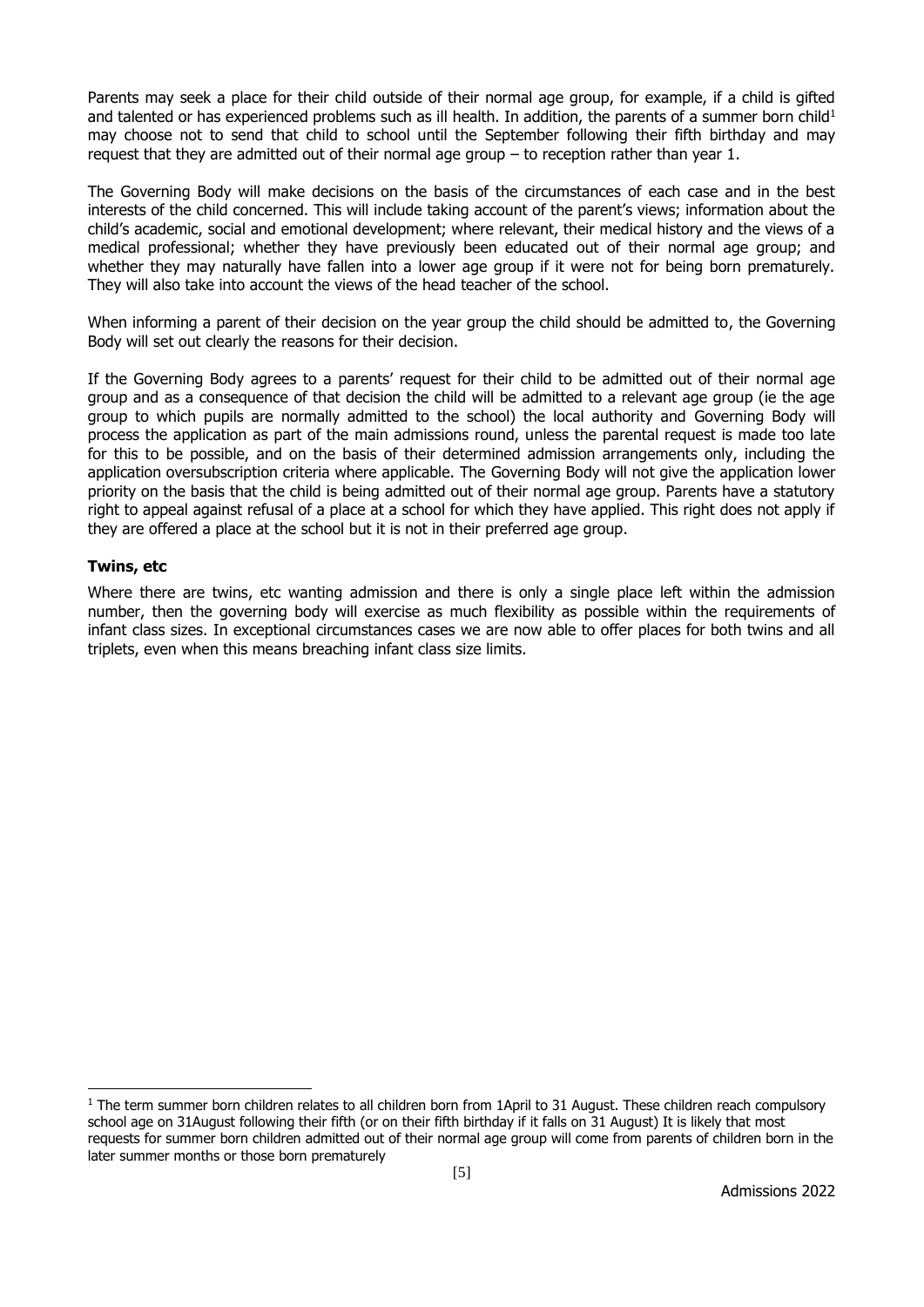### **Diocesan Supplementary Information Form Admission to primary school, 2023**

## **St John's Stonefold Church of England Primary School**

| <b>Name of child:</b>                                                    |
|--------------------------------------------------------------------------|
| SurnameChristian names                                                   |
|                                                                          |
|                                                                          |
|                                                                          |
|                                                                          |
|                                                                          |
|                                                                          |
| Contact telephone number                                                 |
| If you are applying to this school on faith grounds, please complete the |
| following sections:                                                      |
| <b>Place of worship</b> one of parents / guardians regularly attends:    |
|                                                                          |
|                                                                          |
|                                                                          |
| Name of vicar / priest / minister / faith leader / church officer:       |
|                                                                          |
|                                                                          |
|                                                                          |
|                                                                          |
|                                                                          |

### **Your faith leader will be contacted in order to provide the information.**

Return this form to the school before 15<sup>th</sup> January 2023 This form is for use of the School; it will be sent to the appropriate faith leader, to be returned direct to the school.